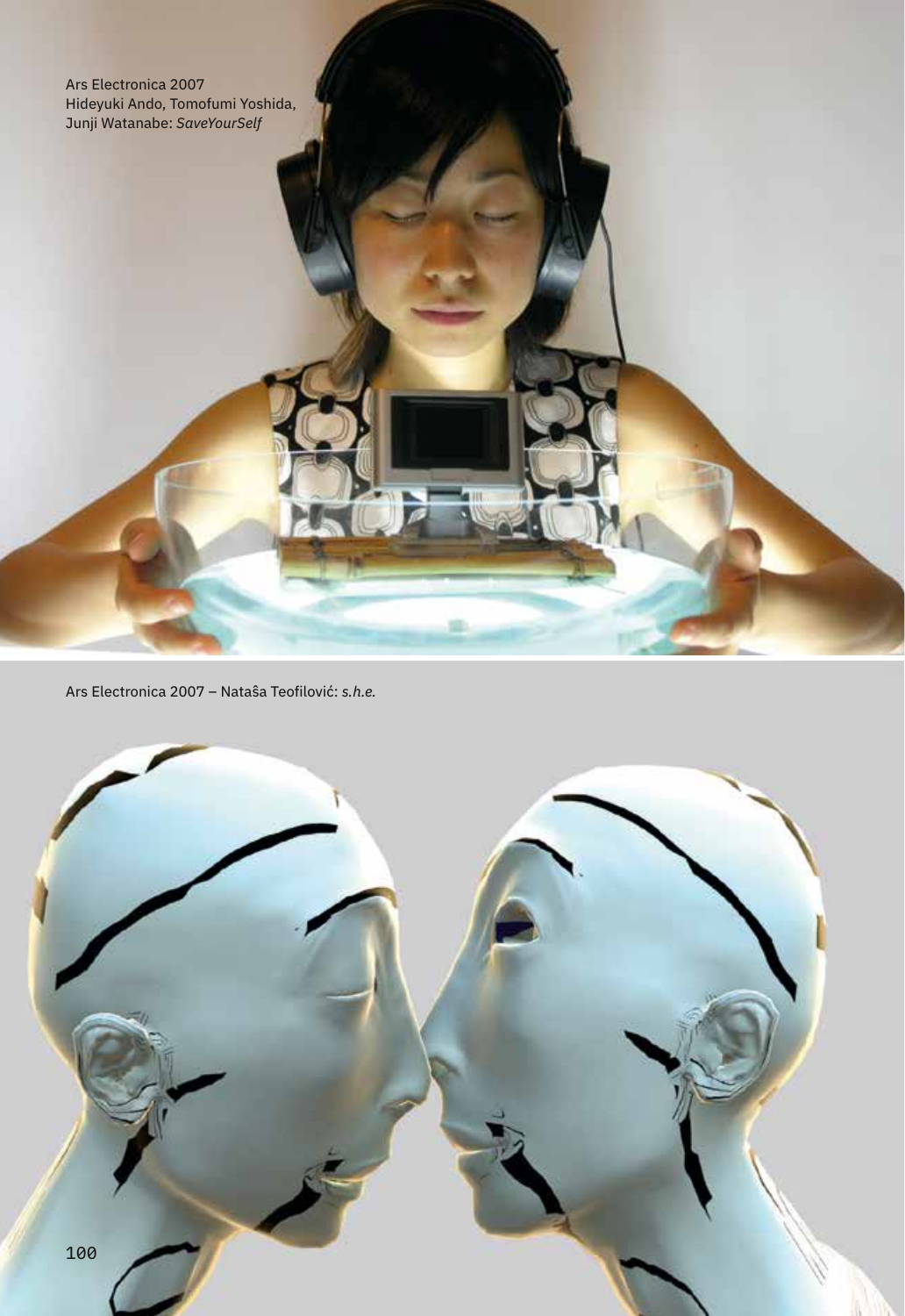## 2007

## Das Jahr des Avatars *The Year of the Avatar*

"Je technikorientierter unsere Welt wird, umso dringender brauchen wir unsere Künstler und Poeten", schreibt John Naisbitt in seinem 2007 erschienen Buch von *Mind Set!* Wie wir die Zukunft entschlüsseln. War es über Jahrtausenden Künstlern vorbehalten, fiktive Welten zu gestalten oder zu beschreiben, so ermöglicht es die Technik unseres Jahrzehnt, fiktive Welten nicht nur zu gestalten, sondern in ihnen ein "zweites Leben" zu führen. Erstmals kann jetzt eine Generation zwei Leben führen, wobei das zweite erst in den Anfängen steckt, in gewissem Sinn noch in der Babyzeit. Wenn die Welt von *Second Life (SL)* erwachsen wird, werden zwei Leben nebeneinander stehen. Die Avatare haben eine lange Geschichte hinter sich, sie reicht zurück in die Antike und in die klassische indische Welt (avatara, Sanskrit für "Abstieg einer Gottheit in irdische Sphären"). Im 21. Jahrhunderts steht dem Avatar, wie es scheint, noch eine große Karriere bevor. Vielleicht als "Man of the Year" 2007. Wie in der realen Welt stehen auch in der Welt von *Second Life* Gut und Böse nebeneinander. Erstmals dokumentiert das ARD-Magazin "Report aus Mainz" am 7. Mai 2007 erschütternd ein Treffen von *Second Life*-Spielern, die Kinder virtuell missbrauchen. Peter Vogt, Oberstaatsanwalt in Halle, zu dem Report aus Mainz: "Mir fehlen einfach die Worte. Und diese Deutlichkeit. Dabei spielt es keine Rolle, ob es ein fiktives Geschehen ist oder ein reales Geschehen." Der Staatsanwalt hat das deutsche Bundeskriminalamt eingeschaltet. Robin Harper von Linden Lab erklärt, Ähnliches passierte in den vergangenen Jahren ein paar Mal, einzelne Spieler seien gesperrt worden. Die Schattenseite des Avatars: Hinter seiner Maske verbirgt sich ein realer Mensch, der den Avatar zum Verbrecher macht.

*"The more technological our world becomes, the more we need our artists and poets," John Naisbitt wrote in his book* Mind Set! Reset Your Thinking and See the Future!, *published in 2006. While for thousands of years creating or depicting fictional worlds was a field reserved for artists, the technology of our decade now allows us not only to create such worlds but also to lead a "second life" in them. For the first time ever, today's generation can have two lives, although the second is still in its initial stages, in its infancy, so to speak. However, as soon as the world of* Second Life (SL) *has matured, two lives will exist alongside one another.* 

*Avatars have a long history, one that goes back to antiquity and classical India (*avatara *in Sanskrit refers to "the descent of a divine being into mortal realms"). Apparently, in the 21st century, the avatar has a fantastic career in front of him. Maybe even as "Man of the Year" 2007.* 

*As in the real word, good and evil coexist in the world of* Second Life*. On May 7, 2007, the ARD magazine "Report Mainz" gave a first harrowing account of a meeting of* Second Life *players who abuse children virtually. Peter Vogt, chief prosecutor in Halle, commented on the story: "Words fail me. And the explicitness of it all. It makes no difference whether it's fictional or real." The prosecutor has called in Germany's Federal Criminal Police Office. Robin Harper from Linden Lab revealed that there have been a few similar incidents over the years, and individual players were banned. This is the avatar's dark side: behind its mask, there's a real person who can transform an avatar into a thug.*